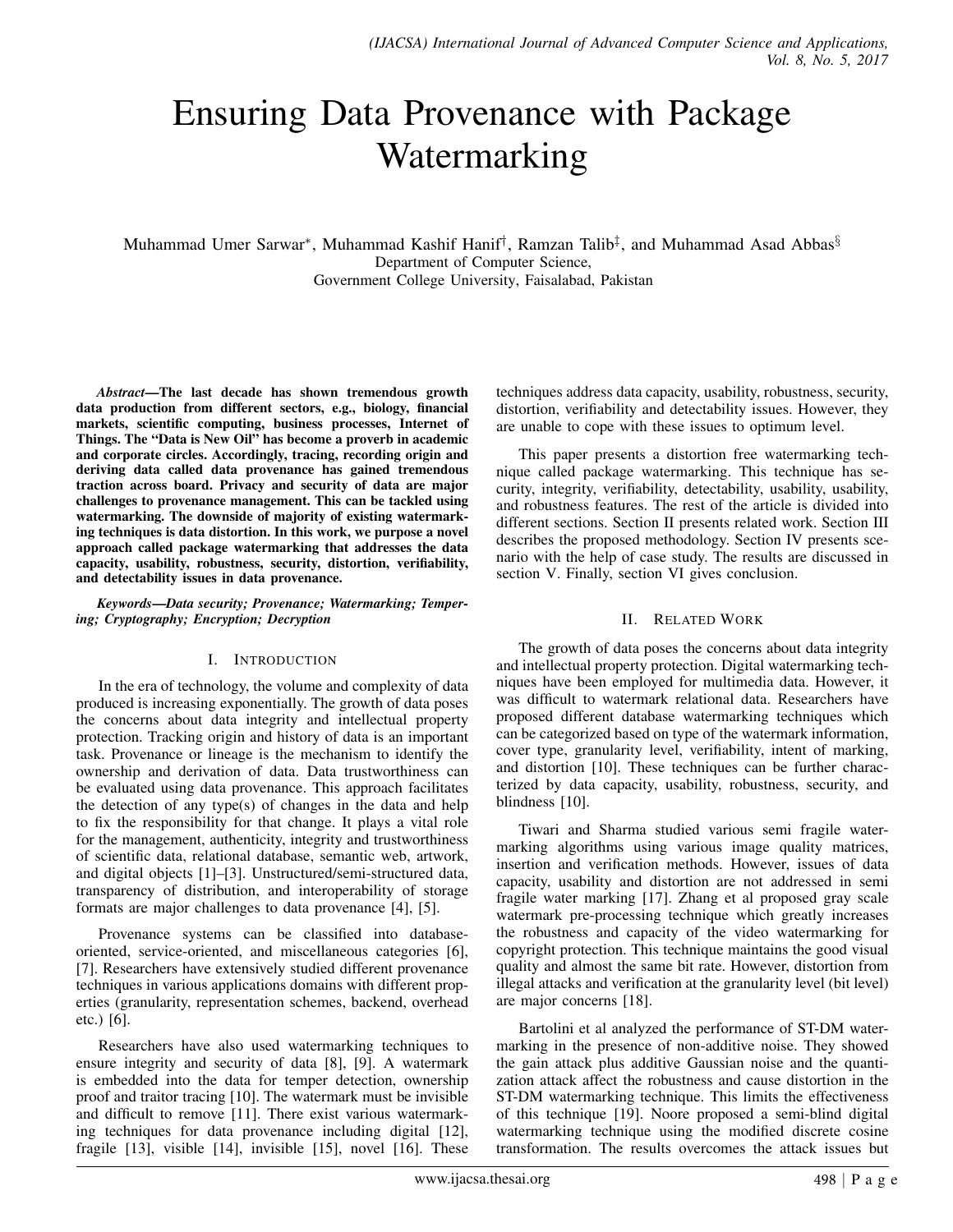can not eliminate distortion. This technique is not completely robust against the attacks [\[12\]](#page-3-9).

Table [I](#page-2-2) compares capacity, usability, robustness, security, distortion, and verifiability characteristics support in different studies of watermarking techniques.  $\otimes$ ,  $\oplus$ ,  $\oplus$ ,  $\oplus$ , and  $\odot$ symbols represents the 0%, 25%, 50%, 75%, and 100% presence of issues, respectively. This symbol  $\bigcirc$  represent "Not to be known" representation.

# III. PROPOSED METHODOLOGY

<span id="page-1-0"></span>Databases have data confidentiality problem. We are proposing an encryption technique for data concealment or confidentiality in databases. Proposed technique employs symmetric key and stream cipher algorithm. It supports poly alphabetic substitution technique. Poly alphabetic substitution approach obtains cipher character by modular addition of plain text and key character (both should equal in length). Each cipher characters can substituted by several different characters.

Proposed algorithm has key generation, encryption, and decryption steps. In proposed technique, key will be generated between database user who will upload the file and the database service provider. It is the symmetric key algorithm so encryption and decryption key will remain same. Key will be user name and date of file upload. Next, uploaded file will be encrypted and then stored in database. Decryption is the reverse process of encryption it works in same way as encryption but in reverse. The proposed technique uses package to ensure data provenance in database systems. The package consists of encryption and decryption functions.

The features of proposed approach are:

- Proposed scheme is based on symmetric key algorithm that is much faster than asymmetric key algorithm.
- Key generation mechanism is very strong and unpredictable.
- Unique cryptographic key for each user.
- It follows poly alphabetic substitution method that replaces plain text character with multiple cipher characters.
- Frequency analysis and cryptanalysis is very difficult that makes our technique much secure.

# IV. CASE STUDY

<span id="page-1-1"></span>Every organization has its own organizational structure. Organizational structure determines how the roles, power and responsibilities are assigned, controlled, coordinated, and information flow between the different levels of management. Organizational structure can be centralized or decentralized depending on the organizations objectives and strategy.

The proposed data provenance approach is applied for information management system at Government College University, Faisalabad (Figure [1\)](#page-1-3). The university follows the centralized organizational structure. The information management system has four departments, i.e., information, registration, accounts, and IT departments.



<span id="page-1-3"></span>Fig. 1. Data flow in Government College University, Faisalabad.

Information department deals with different student queries. For example, if an applicant wants to take admission then he contacts information department to submit the admission application along with other documents. Information department will process the application and store in database by assigning a unique identifier to the applicant. Moreover, if an applicant require modification of his information then the department will forward request to other departments. Registration department will check the applicant record from database. For fresh students, registration department will assign the registration number. If student has already registration number then his data is verified from the database. In both cases, student data is updated in database and forwarded to the accounts department. Management of financial resources is important for any organization. In our case study, the account department is responsible to check, process, and store the financial data of the students from the database. Account department coordinates with IT and registration departments to handle queries. In current era of the technology, IT department is most important for an organization for smooth working. IT department administer and manage the database and computer network. IT department is responsible to answer different queries of other departments. Administrator acts like a super user who have administrative rights to add, update, and delete records. However, there exist no mechanism to check and track the tempering of data.

Data provenance can be used to check origin, transformation, and tempering of data. We have proposed information classification with respect to provenance at Government College University, Faisalabad (Figure [2\)](#page-2-3). Applicant and information department can serve as origin of the data. Information, registration, accounts, and IT departments can modify the data. Administrator can modify the data and check the tempering. We have applied the package watermarking to ensure the provenance of the data.

# V. RESULTS AND DISCUSSION

<span id="page-1-2"></span>Organizations rely heavily on data generated by different business processes such customer relationship management, purchase management, inventory management. Tempering of data can affect the organization business. There are situations when data can be modified by illegally without knowledge of the users of data. It is difficult to find the tempering of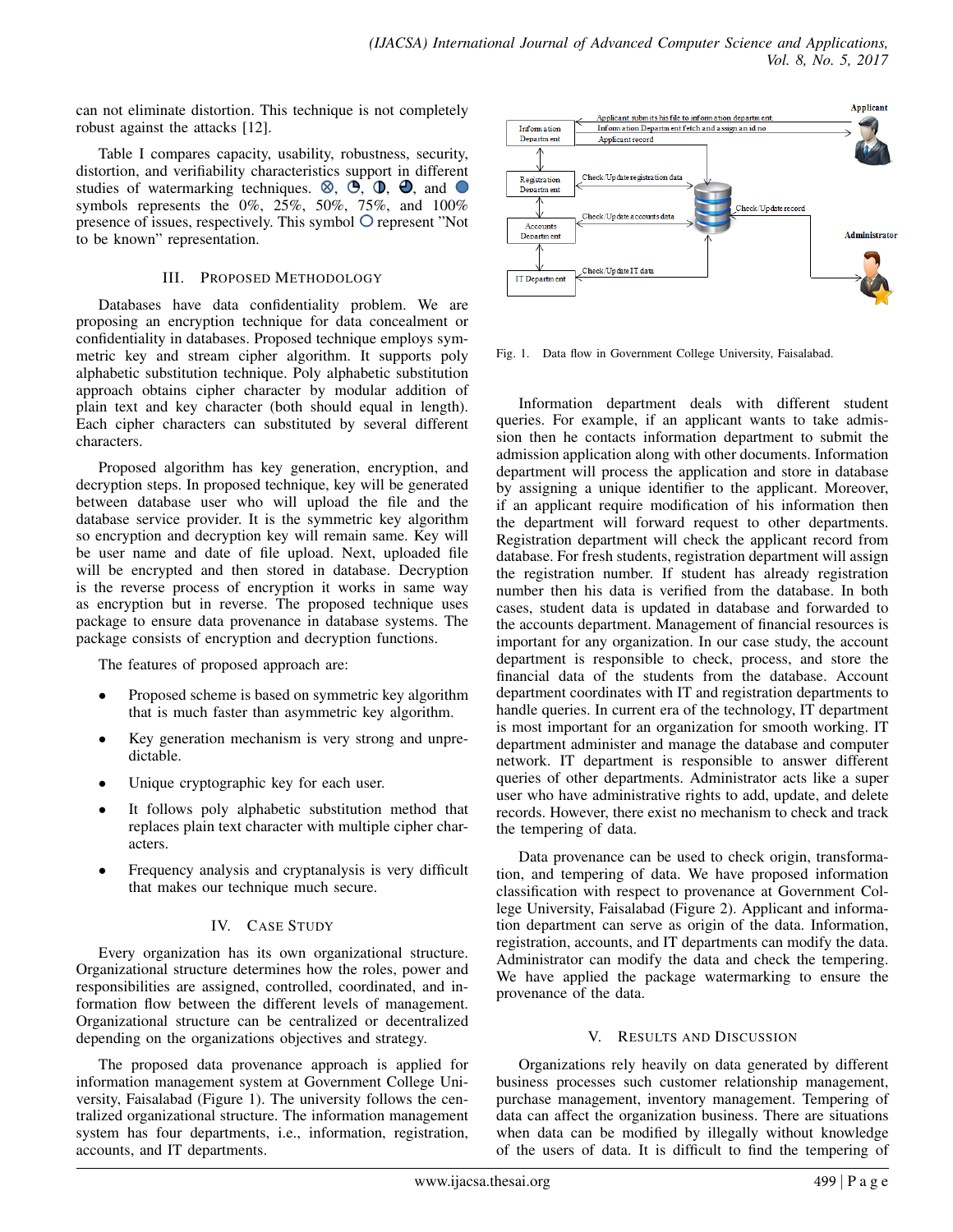| <b>Author</b>          | Capacity | <b>Usability</b>  | <b>Robustness</b> | <b>Security</b> | <b>Distortion</b> | <b>Verifiability</b> |
|------------------------|----------|-------------------|-------------------|-----------------|-------------------|----------------------|
|                        |          |                   |                   |                 |                   |                      |
| Tiwari and Sharma [17] | (Ŋ       | (9                | ( 4               | Œ               |                   |                      |
| Zhang et al $[18]$     |          |                   | æ                 |                 | Œ                 |                      |
| Bartolini et al [19]   | c        | $\mathbf{\Theta}$ | œ                 | (9              |                   |                      |
| Noore $[12]$           |          |                   | е                 |                 |                   |                      |

<span id="page-2-2"></span>TABLE I. COMPARISON OF DIFFERENT WATERMARKING TECHNIQUES



<span id="page-2-3"></span>Fig. 2. Information classification with respect to provenance at Government College University, Faisalabad.

data. The proposed approach will help for data trustworthiness. By implementing the proposed approach, organizations can be assured that data is not changed illegally. If someone has changed the data then it will be easy to track. The proposed approach will help organizations to secure data.

The proposed technique is applied to the case study presented in previous section. Figure [3](#page-2-4) shows simple provenance of personal data. The results depicts a complete transformation of data and ownership of each department during tracking of data. This report can be only seen by the owner/administrator. Other person whether the user of the system or any intervener can never see this report.

After applying watermarking through encryption and decryption technique, we secured the provenance process as well as the data of the database. When any user other than administrator try to approach or access the data, he will not see the actual data (Figure [4\)](#page-3-17). Figures [3](#page-2-4) and [4](#page-3-17) are same with same data, same application. However, Figure [4](#page-3-17) is not in useable format since it does not any record. It is just a trash or nothing else for the intervener. It does not effect the data present in the database.

## VI. CONCLUSION

<span id="page-2-1"></span>There are lots of benefits of using provenance such as show exact ownership, easily fulfill transformation of data, improved accessibility etc. However, there are yet practical problems in this technique that needs to be resolved. Data confidentiality is one of the major problem. Many researchers contributed

#### **Provenance of Personal Data**

|    |                                |             |                  |                                                              |               | August 28, 2015 7:29 PM                                          |
|----|--------------------------------|-------------|------------------|--------------------------------------------------------------|---------------|------------------------------------------------------------------|
|    | Application No. 4              |             |                  |                                                              |               | Application Date: 13-JUL-15                                      |
|    | Applicant Name: BASIT          |             |                  |                                                              |               |                                                                  |
|    | Address:                       |             |                  | MUSLIM TOWN, JINNAHA COLONY, FSD                             |               |                                                                  |
|    | Contact No.                    | 03216549000 |                  |                                                              |               | Recorded Person: HASSAN                                          |
|    | Purpose:                       |             |                  |                                                              |               |                                                                  |
|    |                                |             | for student card |                                                              |               |                                                                  |
|    | Remarks                        |             |                  | Please verify the students detail then issue a student card. |               |                                                                  |
|    | S.No File Status               |             | Date             | <b>Branch Name Person</b>                                    |               | <b>Remarks</b>                                                   |
|    | New Application                |             | 13-JUL-15        | information<br>department                                    | <b>HASSAN</b> | Please verify the students detail then issue a student<br>card.  |
| ž  | Received Application 15-JUL-15 |             |                  | it department                                                | sunny         | received the file.                                               |
| 3  | Send Application               |             | 16-JUL-15        | accounts<br>department                                       | sunny         | Checked the required data.                                       |
|    | Received Application 17-JUL-15 |             |                  | accounts<br>department                                       | зlі           | Enrolled student, his dues is clear.                             |
| 5  | Send Application               |             | 18-JUL-15        | examination<br>department                                    | яlі           | Checked the results either student clear the semester<br>or not. |
| 6  | Received Application 18-JUL-15 |             |                  | noitsmination<br>department                                  | umer          | file received                                                    |
|    | Send Application               |             | 20-JUL-15        | computer<br>science                                          | umer          | after working file send to the student department.               |
| 8  | Received Application 21-JUL-15 |             |                  | department<br>computer<br>science                            | hassan        | file received                                                    |
| ۹  | Send Application               |             | 22-JUL-15        | department<br>information<br>department                      | hassan        | all work done and send to the information department.            |
| 10 | Received Application 22-JUL-15 |             |                  | information<br>denartment                                    | junaid        | complete.                                                        |

<span id="page-2-4"></span>Fig. 3. View of data for authorized users after applying provenance.

their efforts to minimize the data security issue in this domain with different solutions. Cryptography is most widely used technique for data concealment in database domain. In this research work we proposed a new watermarking technique for data concealment in provenance environment in database. Security analysis of proposed approach proves that our approach is much secure against brute force attack, cryptanalysis, pattern prediction and frequency analysis. This technology needs the serious attention of the research community to gain the trust and confidence of databases users. In future, the proposed methodology will be applied to different types of data and environments.

#### **REFERENCES**

- <span id="page-2-0"></span>[1] S. Haas, S. Wohlgemuth, I. Echizen, N. Sonehara, and G. Müller, "Aspects of privacy for electronic health records," *International journal of medical informatics*, vol. 80, no. 2, pp. e26–e31, 2011.
- [2] L. Di, P. Yue, H. K. Ramapriyan, and R. L. King, "Geoscience data provenance: An overview," *IEEE Transactions on Geoscience and Remote Sensing*, vol. 51, no. 11, pp. 5065–5072, 2013.